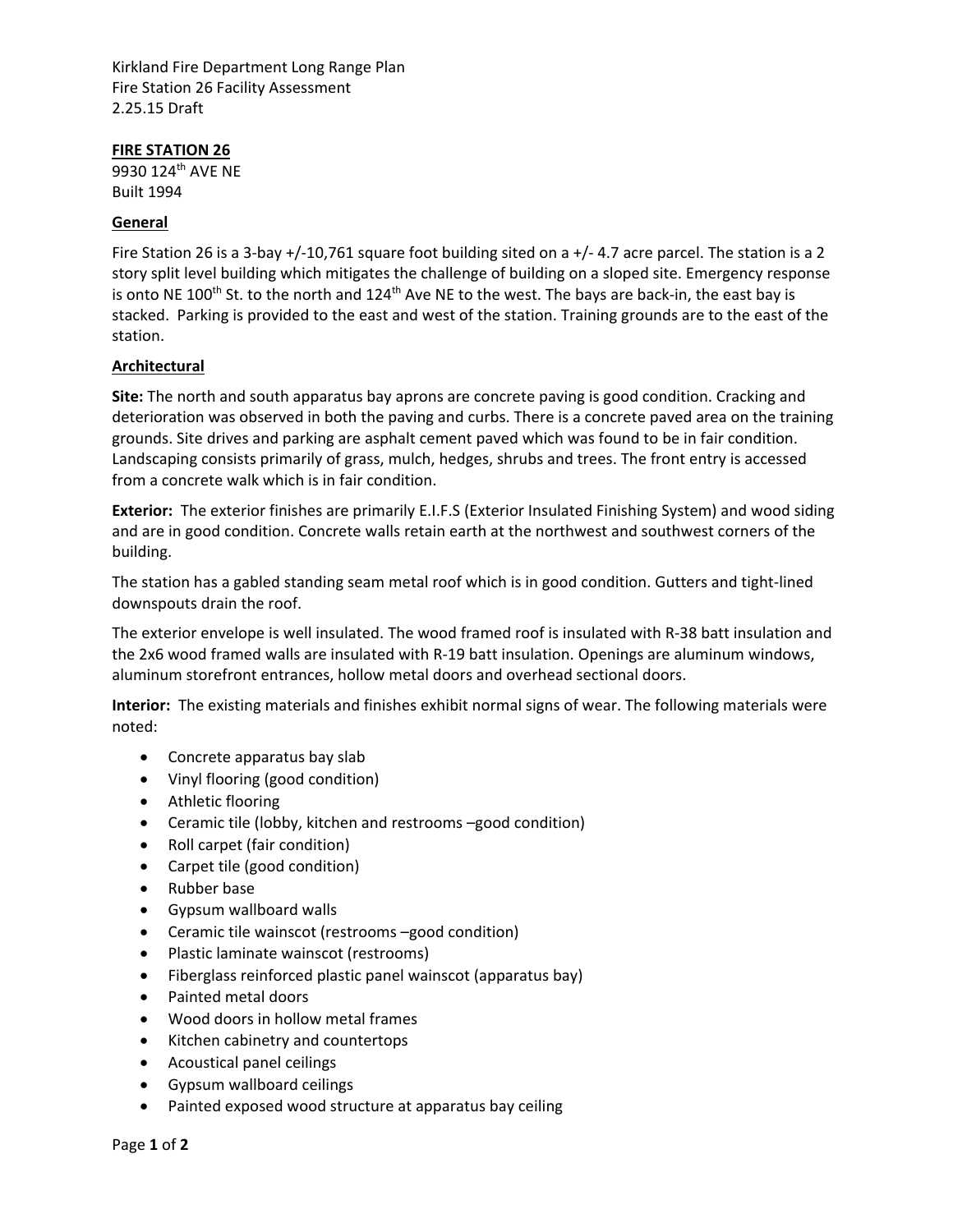Kirkland Fire Department Long Range Plan Fire Station 26 Facility Assessment 2.25.15 Draft

**Programming/Space Planning:** The public entry, lobby, a classroom, work areas, and offices are west of the apparatus bay at the lower first level. The apparatus bay and support spaces are at the upper first level. The kitchen, dayroom and exercise room are also at this level. Apparatus bay support spaces include storage, a work shop, and a wash down (decontamination) room. The extractor and SCBA fill station are located in alcoves off of the bay. Bunker gear storage and a decontamination sink are located on apparatus bay walls.

Mechanical and storage space are located in the attic space abutting the east side of the apparatus bay.

8 single occupant sleeping rooms, restrooms, showers, a laundry room, mechanical and storage space are located on the lower level of the second floor. Additional offices are located at the upper level of the second floor.

The station is served by a 4 stop elevator which provides for ADA accessibility.

#### **Code:**

The building is sprinklered.

The building lacks a 1 hour fire resistive separation between the apparatus bay and sleeping rooms (WAC 296‐305‐06507).

For a sprinklered building, the International Building Code (IBC) requires a 1/2 hour fire partition between sleeping rooms. This does not appear to exist.

The gas range is served by the required emergency shut-off and reset. The BBQ does not have an emergency shutoff.

The station appears to be in compliance with ADA accessibility requirements.

The building would not meet the current State Energy Code.

#### **Also noted:**

- Sleeping rooms are separated by wardrobe lockers which offer little acoustical separation. The station staff reports that sound transmission between the sleeping rooms is a problem.
- The apparatus bay width does not allow for the 3 foot minimum clearance (with vehicle doors open) at the sides of vehicles required by WAC 296‐305‐06509.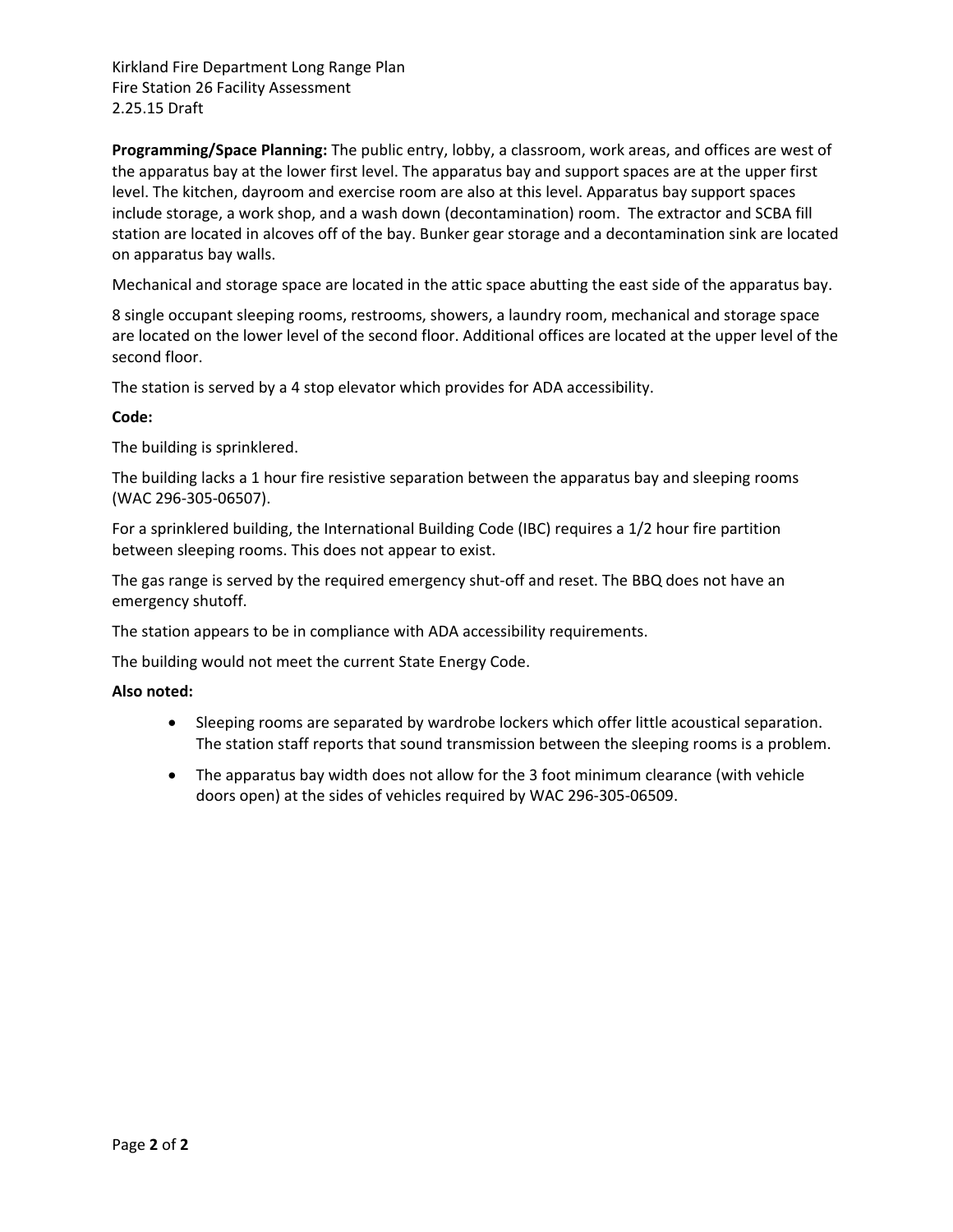#### **COUGHLINPORTERLUNDEEN**

STRUCTURAL CIVIL SEISMIC ENGINEERING

May 25, 2022

Brian Harris TCA Architecture & Plan 6211 Roosevelt Way NE Seattle WA 98115

**RE** *Kirkland Fire Stations – District Study*

Dear Brian:

This is a brief letter outlining our findings from a cursory ASCE 31-03 evaluation of Kirkland Fire Stations 21, 22, 25, 26, and 27. We visited the stations on February 25, 2015 with the design team to tour each facility and observe possible deficiencies.

#### **Analysis and Document Review**

These stations were evaluated for general conformance to the requirements of ASCE 31-03, an approved national standard that uses a performance based design methodology for evaluating existing buildings. ASCE 31-03 recommends the use of seismic forces that vary depending on the expected level of performance for the structure. Each station was evaluated to an Immediate Occupancy (IO) performance level, which aims for a very low risk level for life-threatening injuries. In addition, the damage level to the structure is low enough such that only minor repairs are necessary and the building can remain operational following the design seismic event. ASCE 31-03 offers three different levels of analysis, or tiers, to determine a structure's adequacy. We performed a Tier 1 analysis, which is a screening approach that contains a set of conservative evaluation statements that help guide the engineer towards areas of concern.

The evaluation of non-structural items to an Immediate Occupancy performance level was not performed. Non-structural items include, but are not limited to, utilities, fire suppression piping, mechanical and electrical equipment, computer equipment, ceilings, partitions, building contents, hazardous material storage, cladding, glazing, and stairs. All of these items may have significant impacts for the immediate occupancy of the building following a major earthquake.

For your convenience the results of our analysis and associated recommendations for each station below are numbered to correspond with each other. The recommendations could be used to develop preliminary seismic upgrade pricing.

## **Station Observations and Recommendations**

### STATION 26

This wood framed station constructed in 1991 has a two story space on the west elevation and a mezzanine on the east. There is a step in the slab-on-grade and level 2 floor along grid 2 which creates split level framing. The apparatus bay is centrally located. The foundation system consists of standard spread footings and a 10 inch basement wall along the slab-on-grade transition. The level 2 floor is framed with 18 inch I-joist joist spaced at 12 inches on center. Connector plate trusses span east to west over the apparatus bay to create a gabled roof.

#### **Results:**

1. The level 2 diaphragm is split along grid 2 creating a discontinuity in the floor framing.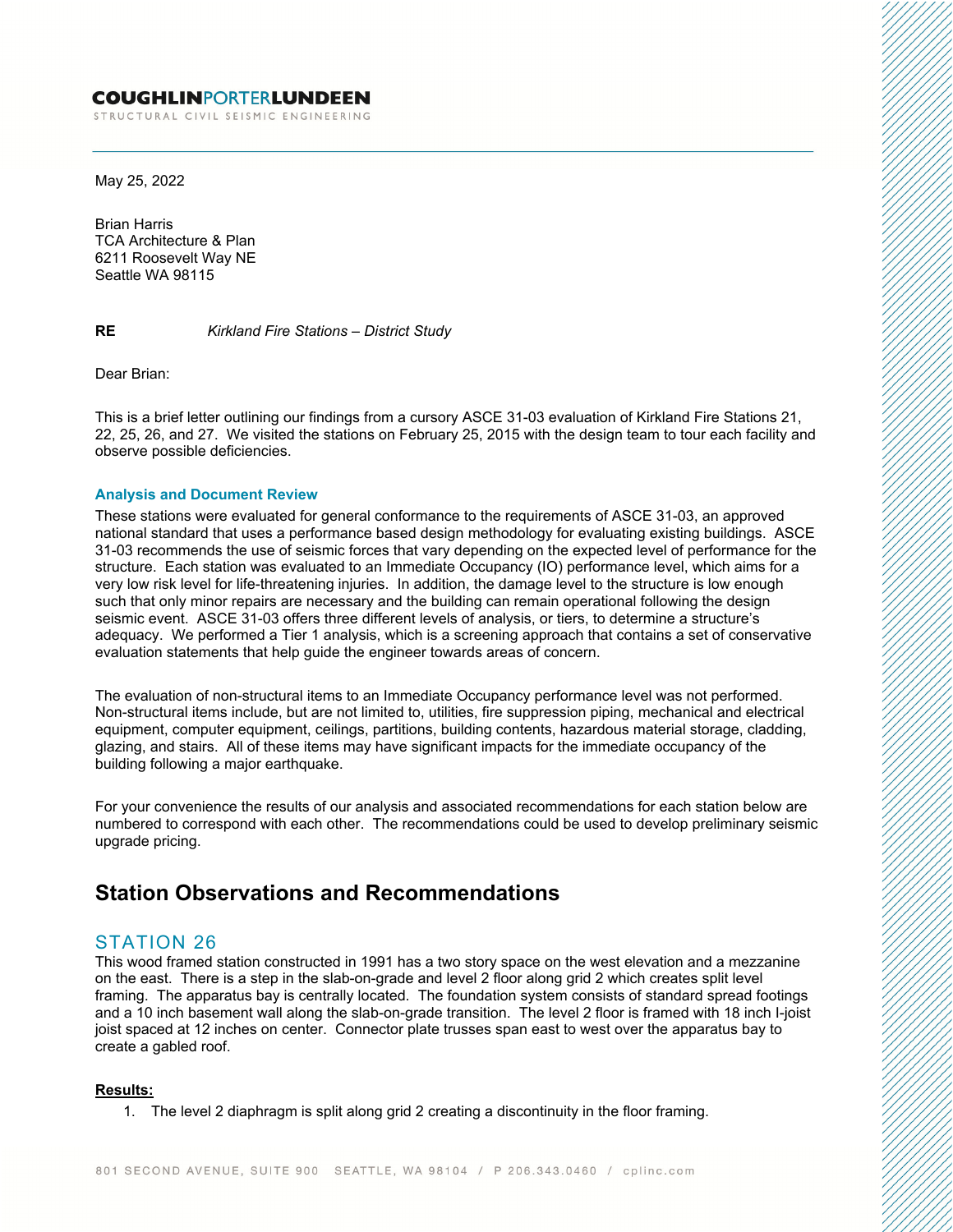2. There is a re-entrant corner in the level 2 diaphragm near grids 2 and B. The existing drawings do not indicate additional reinforcing or straps to transfer shear stress concentrations at this location.

#### **Recommendations:**

- 1. Complete a Tier 2 evaluation to confirm a load path around the discontinuity is present. We anticipate that added joist struts and straps will be required at the step in the level 2 diaphragm.
- 2. Complete a Tier 2 evaluation to further understand diaphragm stresses. It is anticipated that lightgage straps and wood blocking will be required at the level 2 diaphragm near grids 2 and B.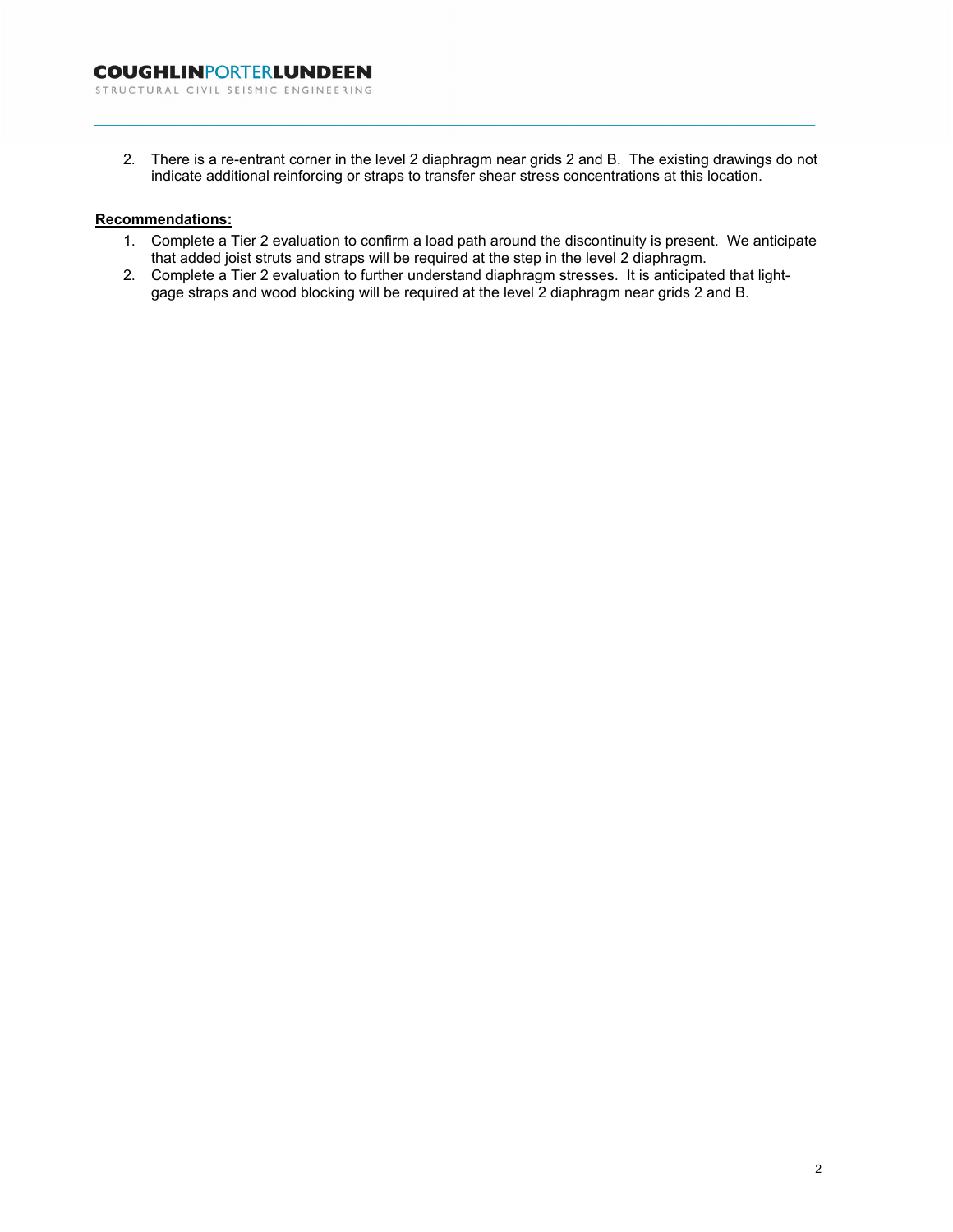**192 Nickerson, Suite 300 Seattle, WA 98109** 

**Tel: 206-285-2966 Fax: 206-285-1045** 



### **Kirkland Fire Station #26**

### **Mechanical Systems Survey**

March 10, 2015

We visited Station #26 on Wednesday February 25, 2015 to evaluate existing mechanical systems and discuss issues relevant to remodel possibilities and usable life span. The following is our report of the existing conditions and relevant discussion items.

## **EXISTING SYSTEMS STATION 26**

### A. **Utilities:**

1. Domestic Water and Fire – are served by connections off the Northwest corner of the building. The domestic water PRV is located in the storage room on the 1<sup>st</sup> floor.



- 2. Waste is served by a 6" connection off the South side of the building.
- 3. Gas Natural gas is served by a meter on the Northwest corner of the building.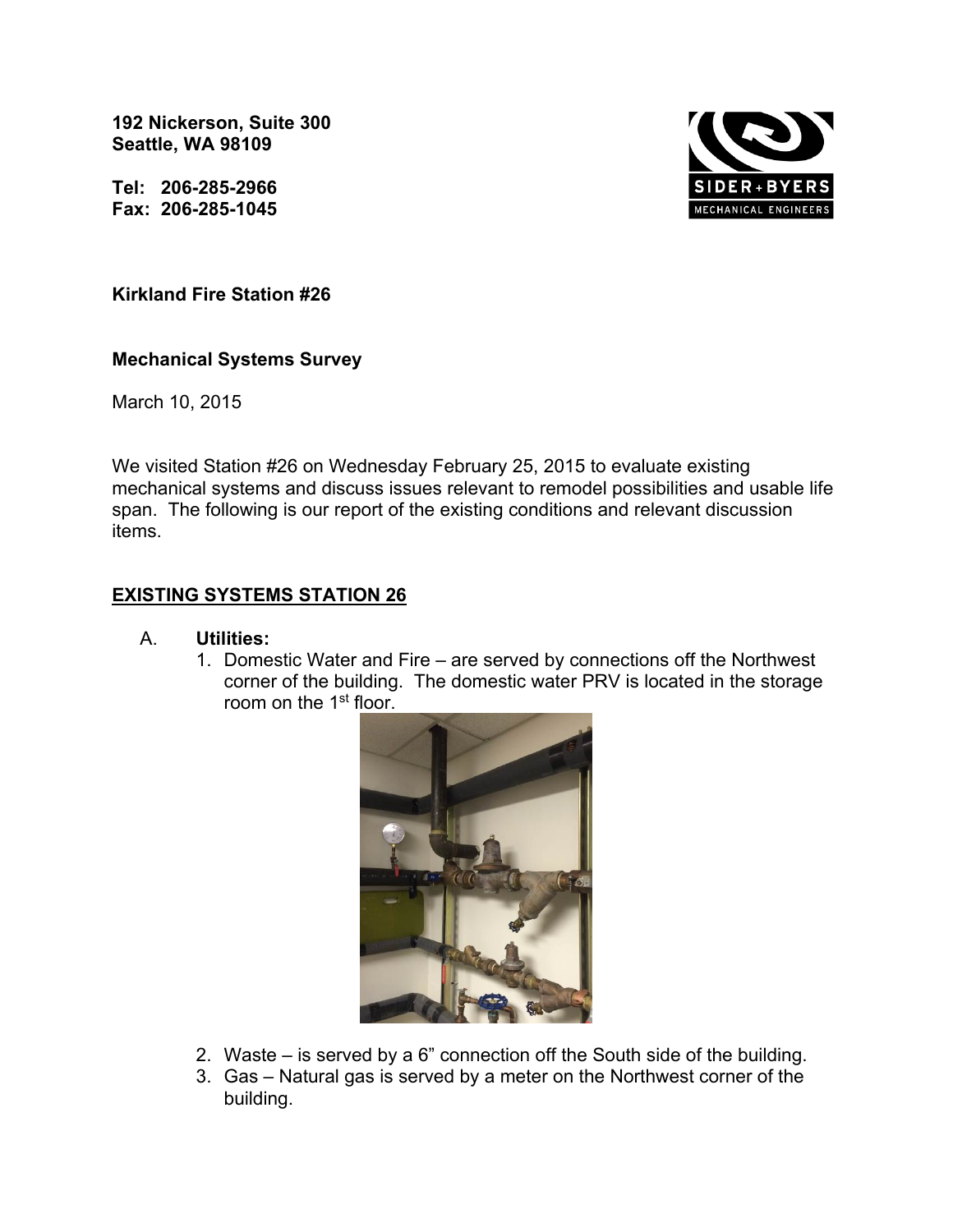## Page 2

B. **Fire Sprinklers:** The building has a sprinkler system. Water is supplied by a 4" connection to the sprinkler riser in the apparatus bay.



## C. **Plumbing:**

- 1. 1st Floor Public Restrooms
	- a. Water closets: China, valve type flush, in good condition with ADA grab bars.
	- b. Lavatories: China, wall mounted with single handle faucet, in good condition with ADA trap insulation protection.
- 2. 3<sup>rd</sup> Floor Women's Restroom:
	- a. Water closet: China, valve type flush, in good condition with ADA grab bars.
	- b. Lavatory: China, counter mounted with single handle faucet, in good condition with ADA trap insulation protection.
	- c. Shower: Tiled enclosure with shower curtain, single handle mixing valve, hand spray shower head, in good condition with ADA grab bars.
- 3. 3rd Floor Men's Restroom:
	- a. Water closet: China, valve type flush, in good condition.
	- b. Urinals: China, flush valve, in good condition.
	- c. Lavatories: China, counter mounted with single handle faucet, in good condition with ADA trap insulation protection.
	- d. Shower: Tiled enclosure with shower curtain, single handle mixing valve, hand spray shower head, in good condition with ADA grab bars.
- 4. Kitchen:
	- a. Sink: Stainless steel, double bowl kitchen sink with insta-hot water supply, single handle faucet and garbage disposal, in good condition.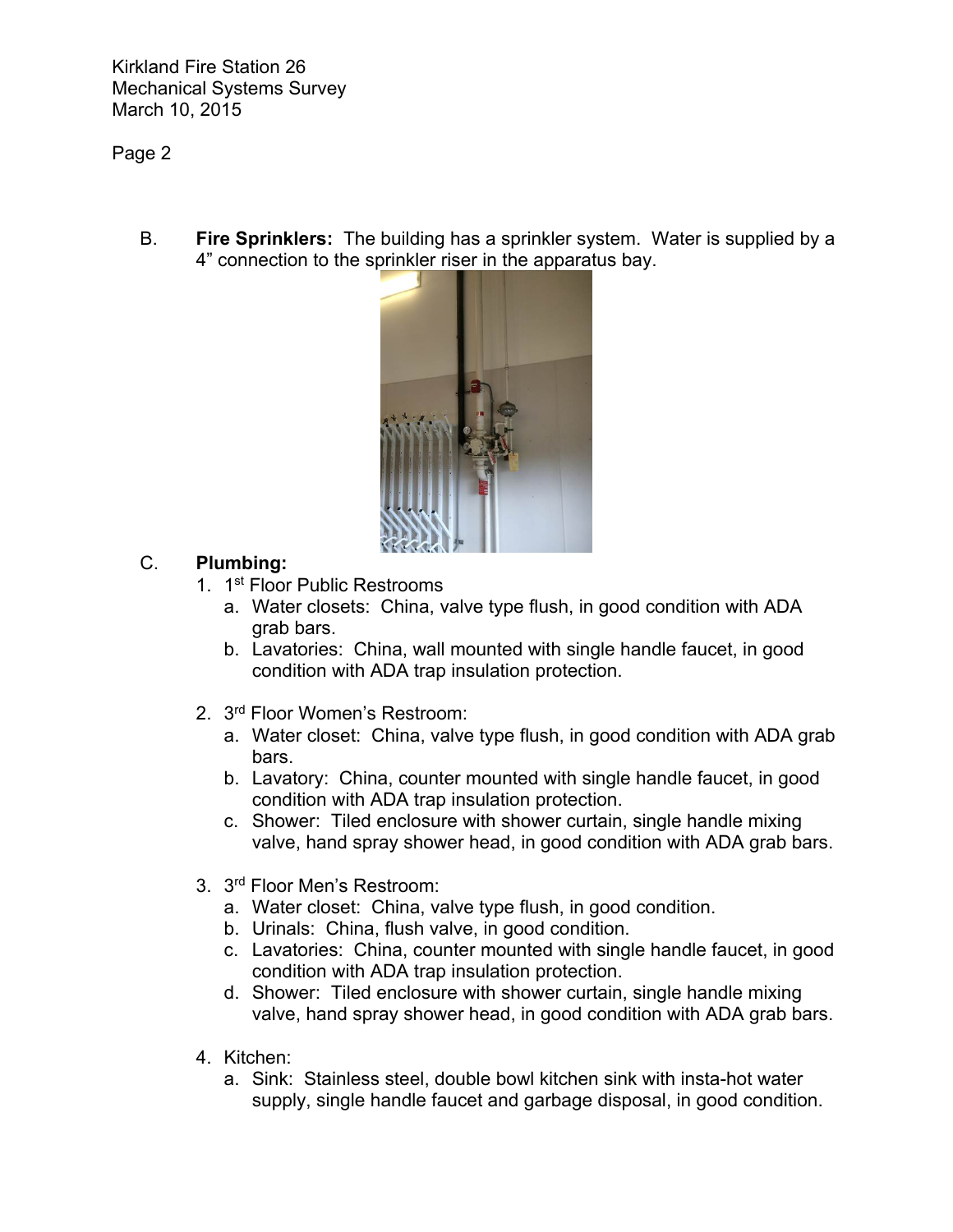### Page 3

- b. An under-counter dishwasher is located next to the sink.
- 5. Apparatus bay:
	- a. Drains: A trench drain is located on each side of the bay and is connected to an oil/sand interceptor outside the building on the south side of the apparatus bay.
- 6. Laundry Room:
	- a. Laundry Sink: Fiberglass sink dual handle faucet, in good condition.
	- b. Washer: Residential clothes washer with laundry box.
- 7. Washdown Room
	- a. Shower: Wall mounted, hand spray head in fair condition.
	- b. Service Sink: Stainless steel, double bowl, dual handle faucet in fair condition.
- 8. Emergency Fixtures:
	- a. Emergency eyewash wall mounted in apparatus bay, in good condition.
	- b. No emergency shower.
- 9. Compressed Air: A 60 gallon horizontal tank with mounted 1 HP compressor rated at 100 PSIG is located in the mezzanine. Air compressor is in good condition.

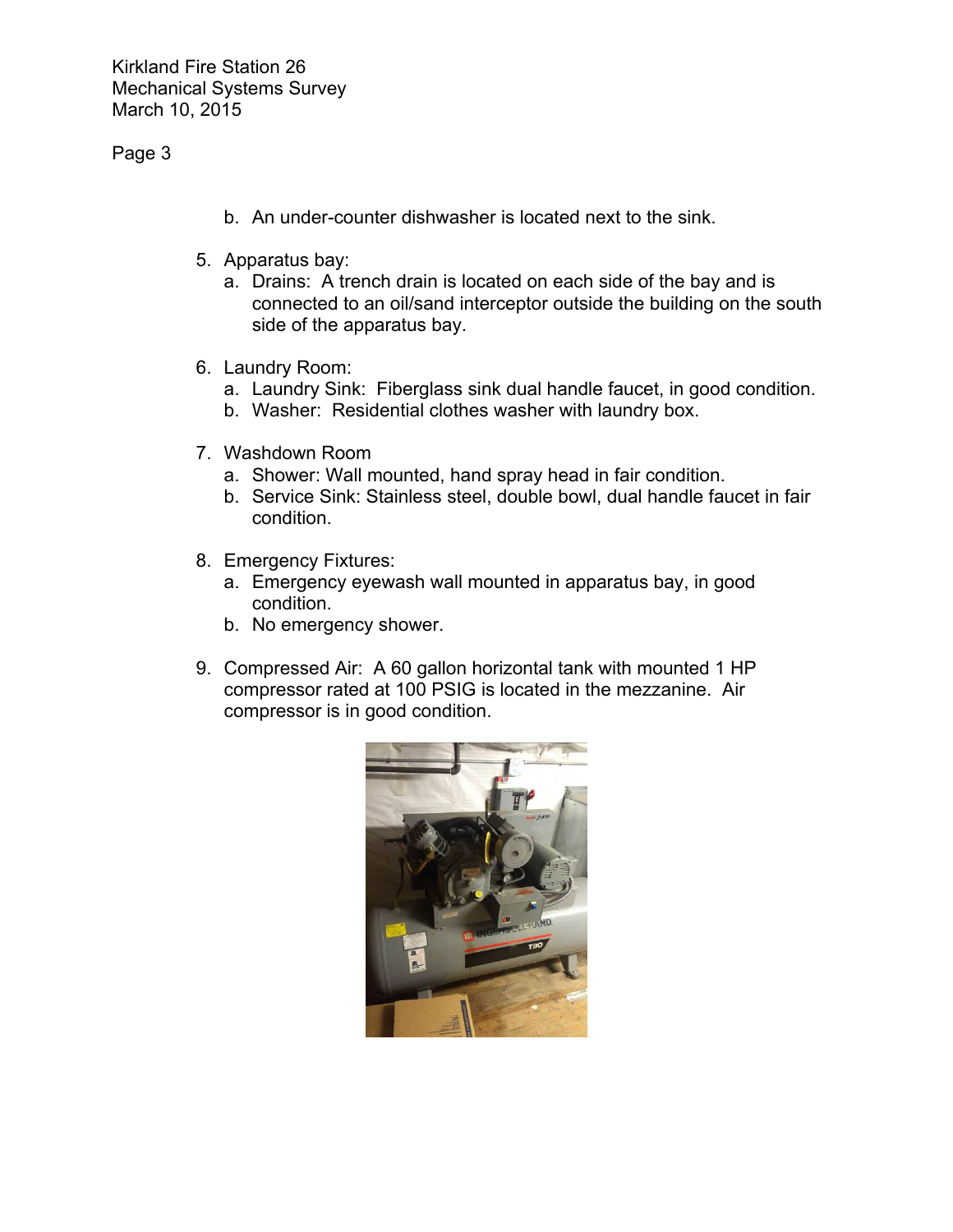### Page 4

- 10. Piping: The domestic water service pipe that was visible is copper and in good condition.
- 11. Domestic hot water: The washdown room plumbing fixtures are served by a 20 gallon electric water heater. This water heater was manufactured in 2010 and is in good condition. The rest of the plumbing fixtures are served by a 300,000 BTU natural gas fired condensing water heater. This water heater was manufactured in 2010 and is in good condition.

### D. **Heating, Ventilation and Air Conditioning (HVAC):**

1. HVAC Systems: The building has a natural gas fired boiler serving five fan coils. The boiler was manufactured in 2004 and appears to be in good condition. The fan coils have cooling from five condensing units located outside the south end of the building. The fan coils serve the classroom, kitchen/dining, offices/lobby, dormitory, and the storage rooms. These units are in poor condition.



- 2. Refrigerant: All systems use R-22 refrigerant.
- 3. Ventilation: All fan coils have outdoor air intake capabilities.
- 4. Radiant Heating: The apparatus bay is heated by overhead vacuum radiant heating tubes in poor condition.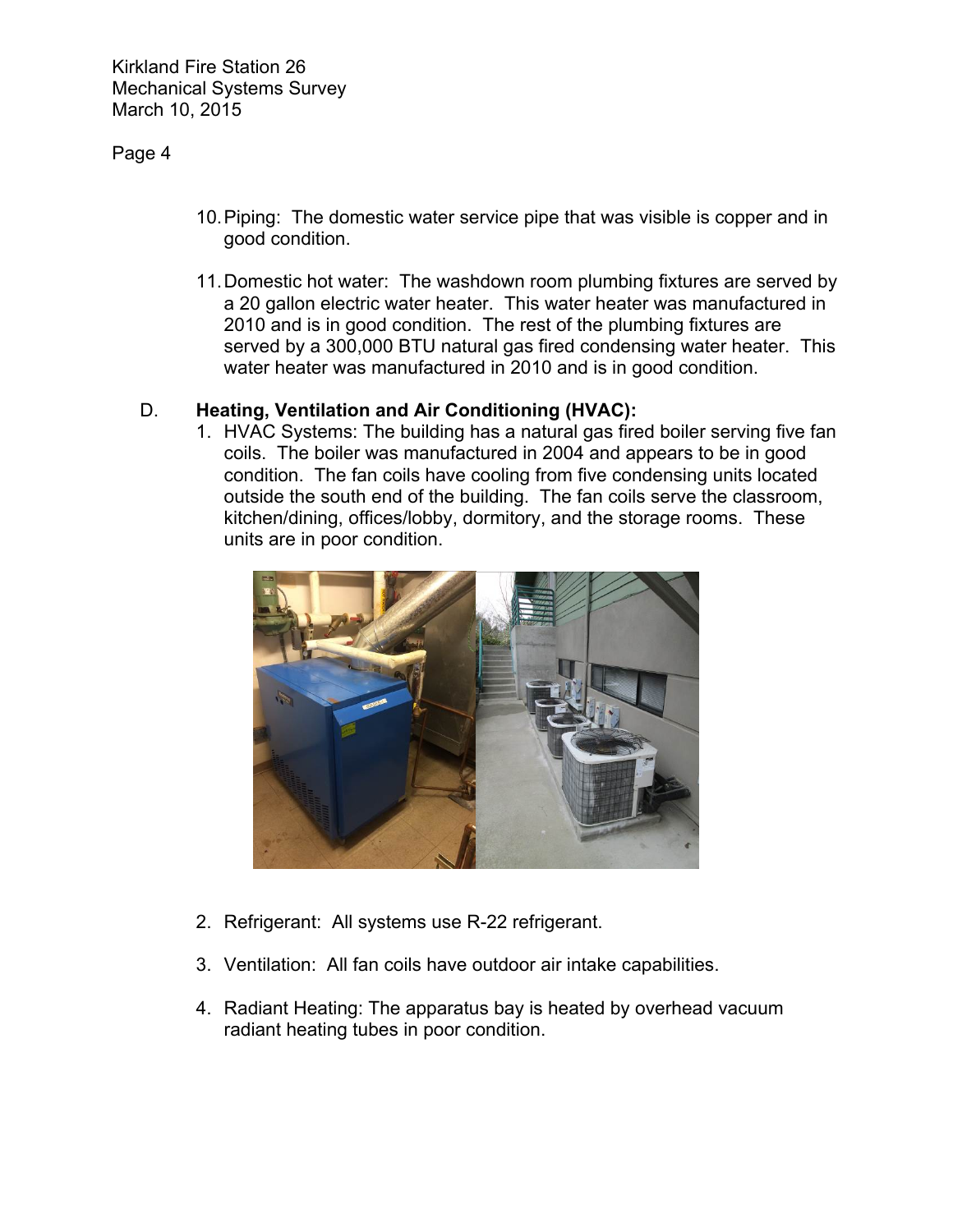Page 5



5. Heat Pumps: A through wall heat pump provides heating and cooling for the fitness area. This unit is in poor condition.



- 6. Exhaust:
	- a. The public restrooms are each provided with an exhaust fan controlled by the light switch.
	- b. The kitchen range is exhausted by a residential style exhaust hood.
	- c. The laundry room is provided with an exhaust fan switched with the lights.
	- d. General exhaust in the apparatus bay is provided by an exhaust fan that switches with the app. bay door opening.
	- e. No source capture vehicle exhaust is present in the Apparatus Bay.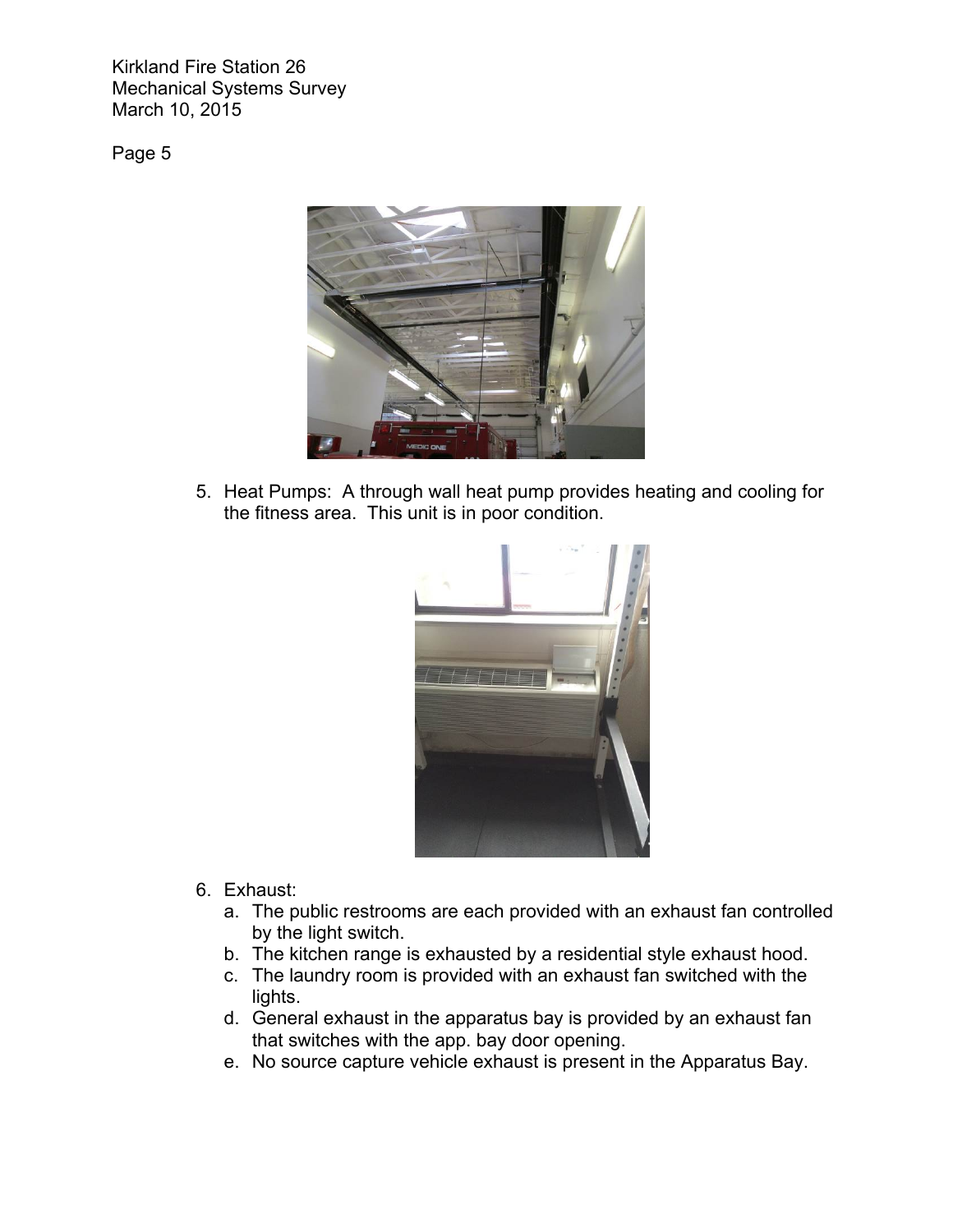Page 6

# **MECHANICAL IMPROVEMENT DISCUSSION**

### **A. Operational Related:**

- 1. Plan on providing new HVAC systems for any building addition, as the existing systems are not expandable.
- 2. We recommend that any future building remodel replace the HVAC system with commercial/institutional equipment which can provide:
	- i. Longer equipment life.
	- ii. Additional zoning for comfort and individual control in sleep rooms.
	- iii. Better ventilation (exhaust, outside air supply and filtration) for improved indoor air quality.
	- iv. Quick space temperature adjustment for firefighter recovery and rehab.
- 3. We recommend providing a Bunker Gear Storage room to extend life and effectiveness of gear by storage in a dark environment. This space should have exhaust to remove odor and moisture and heat to promote moisture evaporation.
- 4. Plan on providing a vehicle exhaust capture system such a Nederman or Plymovent with overhead rails, trolley and tailpipe nozzle. (Such ventilation would be required in a new station per WAC 296-305- 06511(4).)
- 5. Plan on providing commercial grade kitchen hood and exhaust to capture cooking grease and contain kitchen odors.

## **B. CODE Related:**

1. Provide ventilation for elevator machine room.

## **C. Maintenance Related:**

- 1. The mechanical systems are of a 1994 vintage and approaching the end of useful life. Replacement or upgrade should be anticipated in the next 3 years.
- 2. The condensing units which use R-22 refrigerant cannot be directly replaced due to the phase out of that refrigerant. When considering replacement of refrigerant equipment, it will need to be a newer refrigerant like R-410a. This will necessitate replacing not only the exterior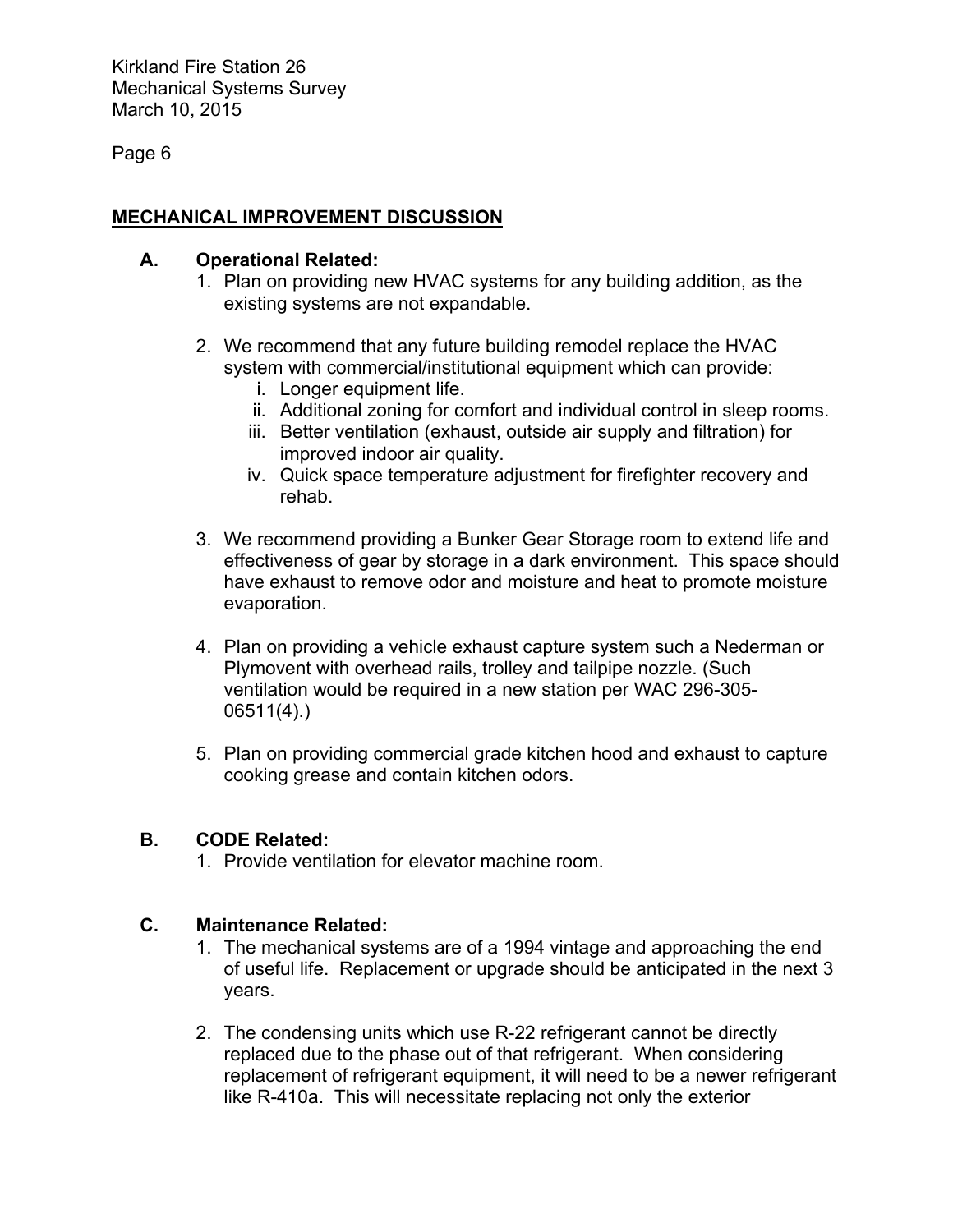Page 7

condensing unit but also the indoor fan coil and refrigerant piping all at the same time.

- 3. The exterior refrigerant pipe insulation is in poor condition and should be replaced and provided with aluminum jacket or galvanized sheet metal cover for protection.
- 4. While individual restroom exhaust fans can be replaced as necessary, we would recommend common in-line or roof mounted exhaust fan(s) with ceiling grilles in each restroom. This arrangement would provide better ventilation control and a longer equipment life expectancy than residential style exhaust fans.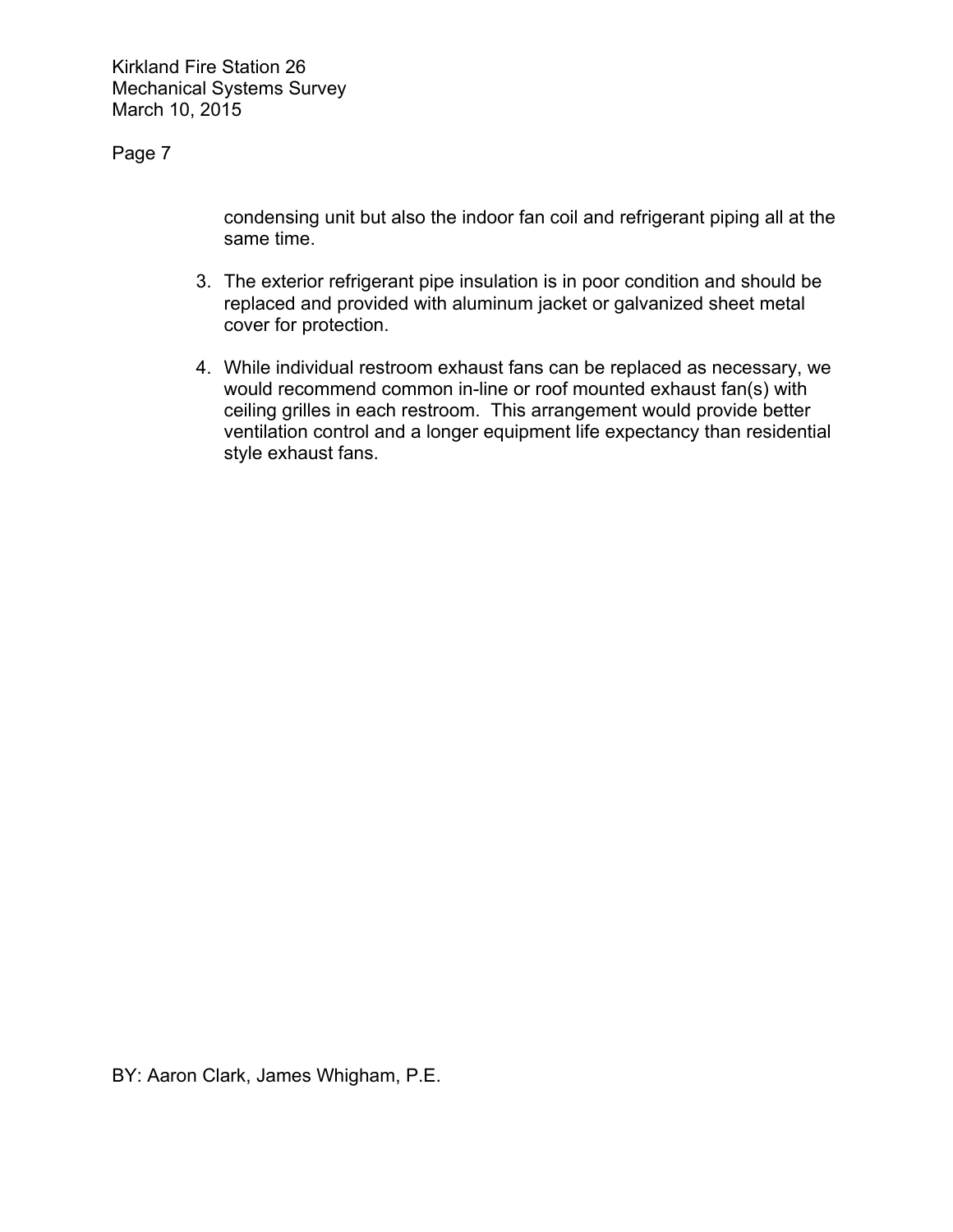# *Fire Station 26*

#### **Fire Station 26**

| Address:            | 9930 124 <sup>th</sup> Avenue, Kirkland                        |
|---------------------|----------------------------------------------------------------|
| Built:              | 1993                                                           |
| General:            |                                                                |
| Documents reviewed: | Record Electrical Drawings, Sheets $E1 - E7$ (7 sheets total). |

#### **Electrical Systems**

#### **Assessment**

Power

- The service switchboard and branch circuit panels were manufactured by Square D and are in good condition.
- The service voltage to the building is 600A 208Y/120 volts, 3-phase, 4-wire and originates from a 150 kVA, PSE pad‐mounted transformer.
- The service switchboard has six main disconnects with no spares.
- The service disconnects are circuit breakers.
- Clearance is maintained in front of electrical panels per the NEC.
- The facility does not contain any step-down transformers.
- The receptacles are grounding-type and were spot-tested. GFCI-type receptacles are present where required by code.

### Optional Standby Power

- The generator is original to the building and was built in 1994. It is 50 kW/62.5 kVA diesel genset with a 175A/3P output circuit breaker. The generator is an Onan and is in good condition.
- The generator is classified as an optional standby (NEC 702) system.
- The panels connected to the generator include circuits feeding general lighting, receptacles, overhead doors and selected mechanical equipment.

### Lighting

● The majority of the lighting fixtures in the facility have T-8 lamps and are in good condition.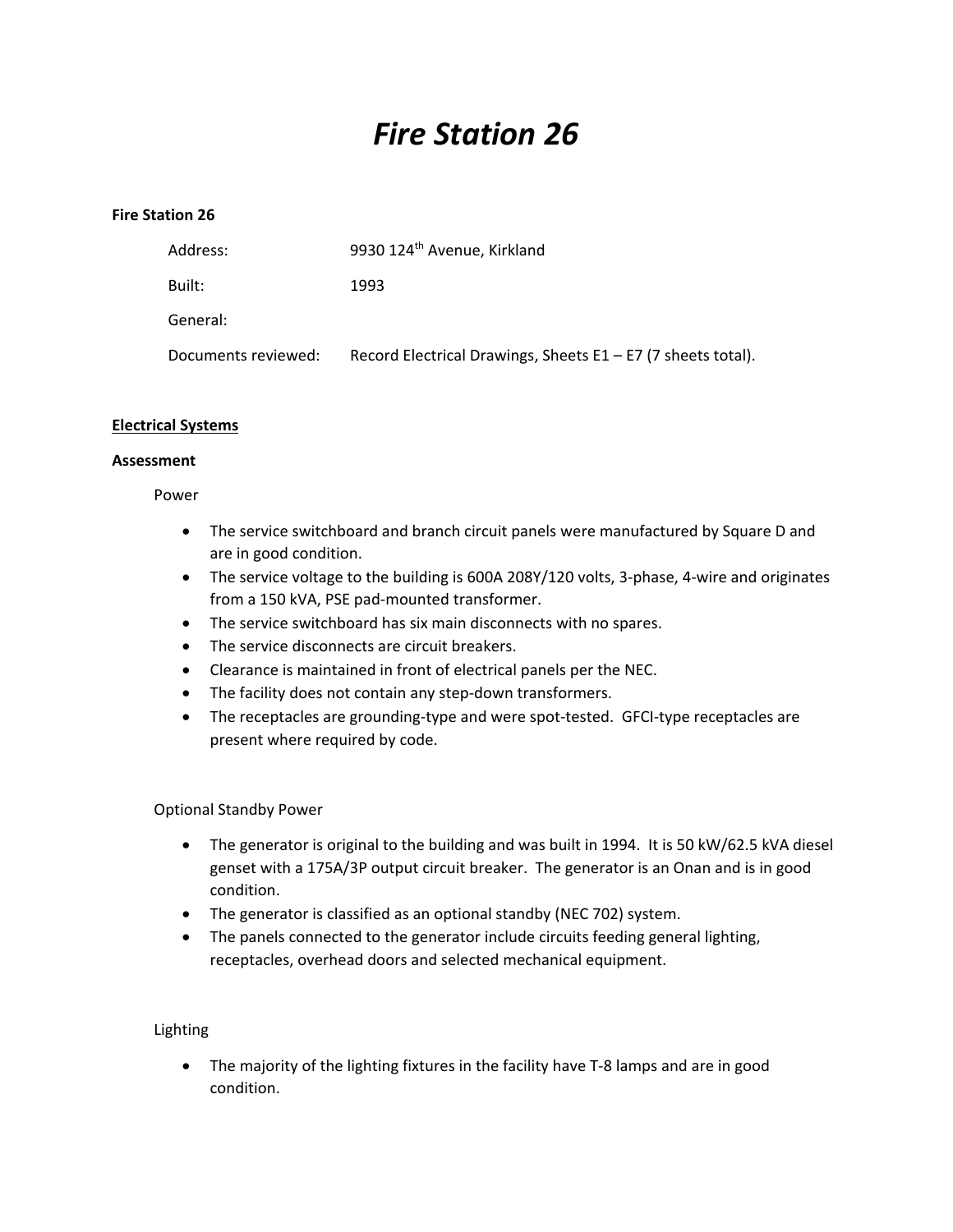- The lighting fixtures located in grid ceilings are 2'x4' lay-in troffers with prismatic acrylic or parabolic lenses.
- The exterior lighting fixtures have been replaced with LED fixtures and are in good condition.
- Occupancy sensors have been installed in various parts of the facility and function properly.

### Data/IT

- The server rack is located in the audio visual room adjacent to the classroom.
- There are Wireless Access Points (WAP's) throughout the facility.
- There is an existing, operational fire alarm system in the building (Edwards EST).

#### Alerting

- The station receives its dispatch information from a Locution system located in the Workroom.
- The alerting system appears to be operating properly.
- Each sleeping room contains a speaker.
- Compact fluorescent lighting fixtures in the common pathways operate during dispatch.
- There are speakers in the restrooms and common areas that broadcast the dispatch material.
- The range has a shutoff with reset pushbutton in kitchen.
- Dispatch strobes are present in locations with high-ambient noise like the workout room.

### **Recommendations**

- The service and branch circuit panels are in good condition and do not need replacing. Replacement circuit breakers are readily available.
- It is recommended that regular thermal testing be done on the electrical equipment.
- The lighting fixtures are in good condition and provide adequate lighting in general. If alterations to the building are made, it is recommended that the existing lighting fixtures in those areas are changed to fixtures with energy-efficient LED lamps.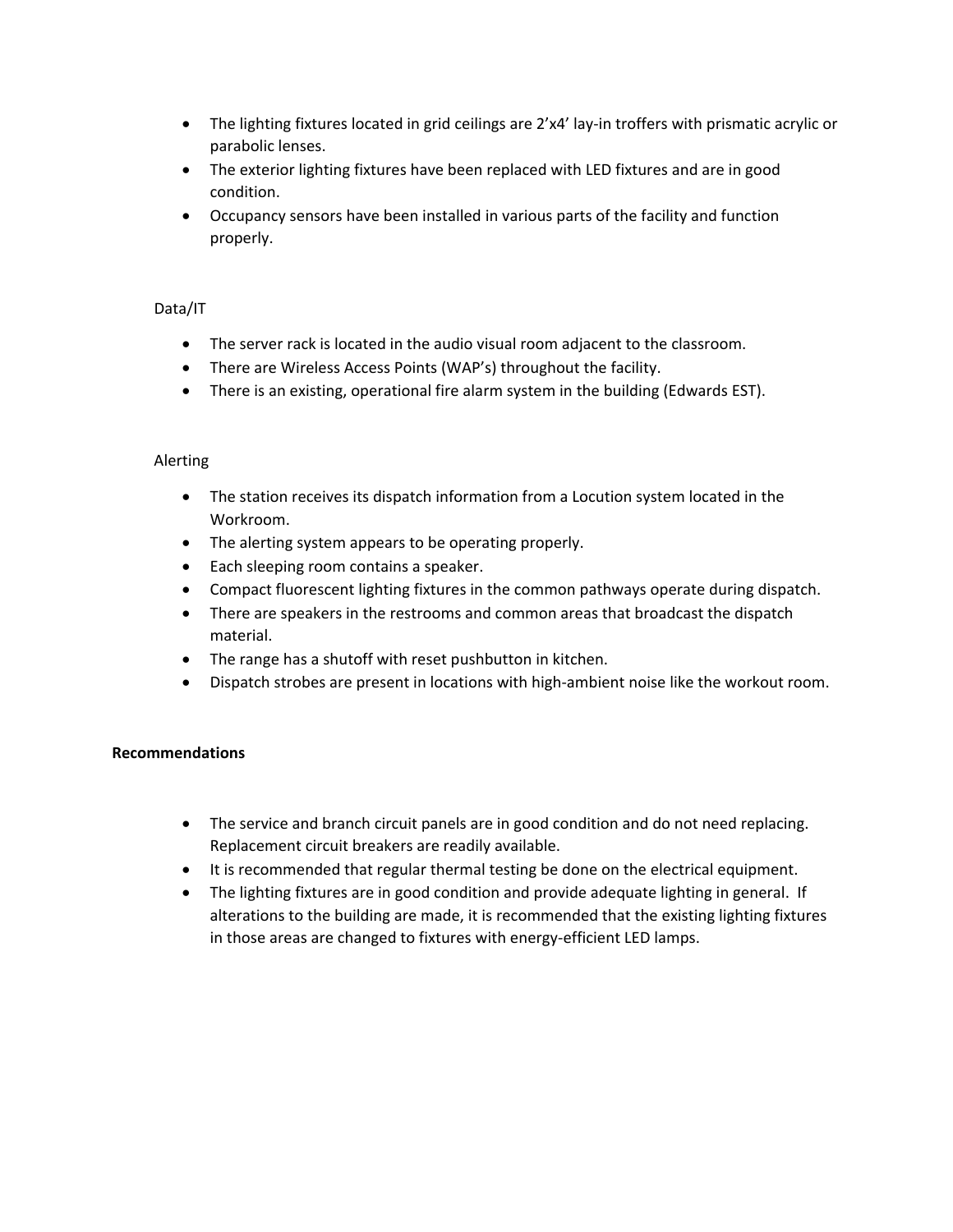### Kirkland Fire Department Site Studies - TCA Architecture

### **Preliminary Civil Engineering Recommendations**

KPFF Consulting Engineers is providing a preliminary review of proposed siteplan drawings, prepared by TCA, and providing observations and recommendations to accommodate the proposed site improvements.

Our observations and recommendations below are based on limited information and are approximate (topographic survey information is not available). A detailed site survey is needed to review potential impacts to existing drainage and other site utilities; and to determine the drainage improvements and limits of grading and paving that are needed to meet required/desired slopes to meet ADA and site access needs. A more thorough assessment of sitework and existing conditions will occur at a later date.

Storm Drainage requirements are based on the City of Kirkland Municipal Code that adopts the 2009 King County Stormwater Design Manual (KCSWDM). Requirements of each site are as follows:

• Stormwater quality treatment requirements (per KCSWDM 1.2.8)

Projects proposing 5,000sf of pollution generating impervious surface (PGIS) will require enhanced water quality treatment. The current siteplans do not propose outside vehicle access paving that exceed this threshold; therefore water quality systems are not required.

If the project constructs or replaces onsite conveyance system elements that receive runoff from pollution-generating impervious surfaces, spill control provisions are required.

Stormwater flow control requirements (per KCSWDM 1.2.3)

Projects proposing more than 2,000 sf of new or replaced impervious surfaces are required to provide flow control facilities. Sites that exceed this area will require an underground detention tank and piping connecting to existing drainage conveyance piping. The volume of detention required is based on historic site conditions, Level 2 flow control standard, which matches historic durations for 50% of 2yr through 50 year peaks and matches historic 2 and 10-year peaks.

Flow control will be exempt if the project doesn't exceed 2,000 sf of new or replaced impervious surfaces